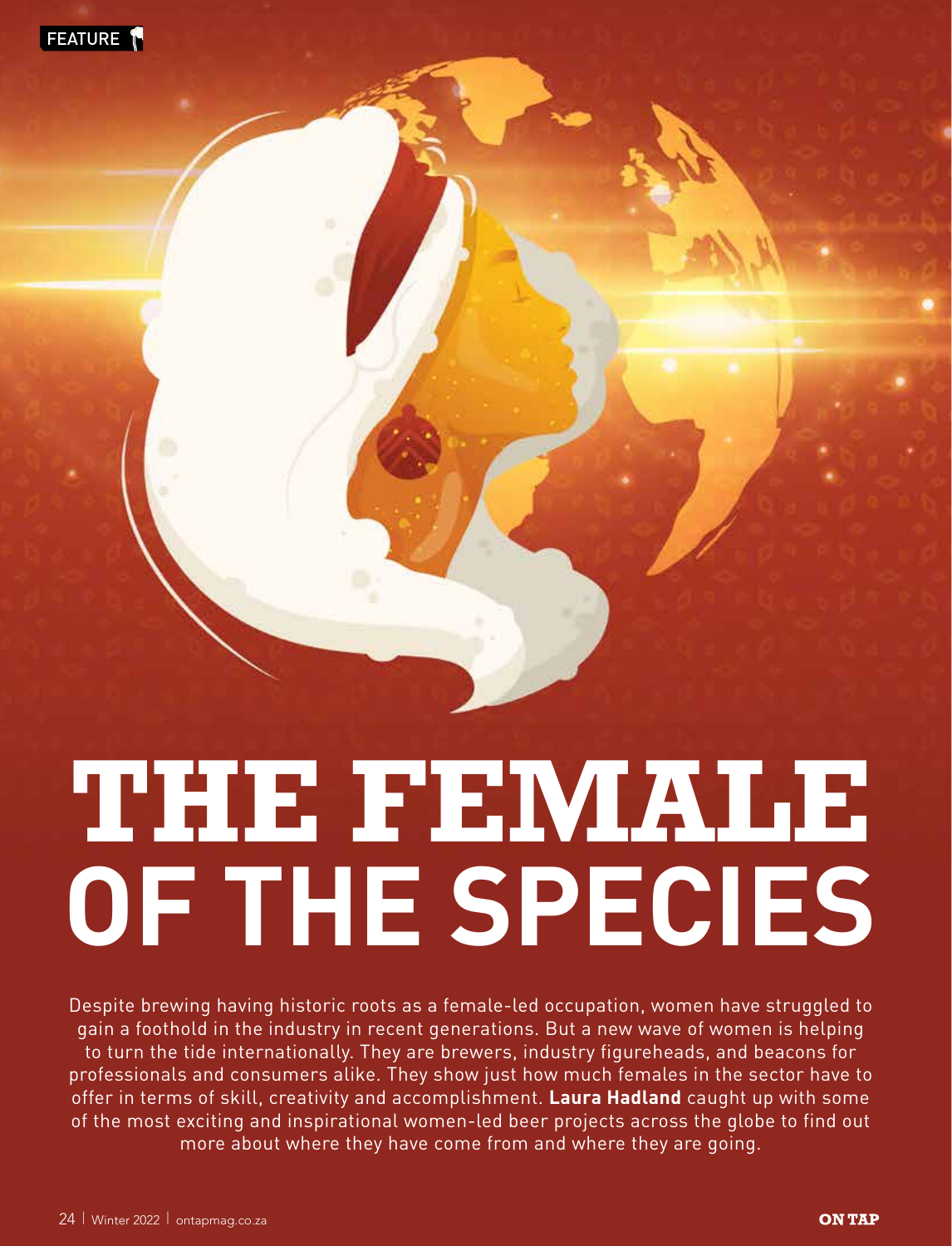# MARIANA DOMÍNGUEZ

#### *Cervecera Nevado | Mexico City, Mexico*

#### How did your career in beer begin?

My career began while studying for my Bachelor's in Food Chemistry. I had to choose between malting, brewing or some other very boring topic. I had always fancied learning about beer production so I began a homebrewing project with a colleague for a year. I got a job as an assistant brewer in Mexico and from there started my own nano breweries. From La Silla, to Nebulosa Brew Co and now Cerveceria Nevado. I also released a beer brand in December 2020 named Macaria Brew Co.

#### What inspires you?

There were not a lot of women in the beer industry so I wanted to change that! I also wanted to travel and work in other parts of the world. The beer industry was growing so fast and with such vibrancy that I wanted to be part of it.

#### What makes your beer special?

Three things. First of all, drinkability as it is still not a common factor in the Mexican beer industry. Secondly, I like to brew historical styles of beer because my former partner and two of my relatives are historians. Dark mild, Berliner Weisse, barley wine and English porter for example. And some more hip beers like hazy pales or Double IPA that have funny names and are easy to drink. Finally, I'm one of the first women to release a brand that has found popularity in Mexico.

#### Tell me more about the dark mild!

My core beers are milds. They're not so popular anymore but used to be widespread in the UK. I went there to brew and thought it was the perfect style to bring back; to give it an awesome label and introduce it to a very hazy-imperialcrazy beer world. I wanted to break down the paradigmatic notion that black beer is a very difficult, strong kind of beer.

Running my own brewery, I have the chance to brew beer I really like and to try out amazing ideas for collaborations. It makes me happy to do single batch



### I like to brew historical styles

experiments with new styles or ones I am familiar with but was never able to brew when I worked for other people.

## JULIE O'GRADY

#### *Neptune Brewery | Liverpool, UK*

#### How did you get into brewing?

I have always had a love of beer, going to the pub and to beer festivals. After drinking a bad pint in a pub, my husband Les and I discussed if we could make a go of brewing our own beer. In 2013 we took up homebrewing with a view to opening our own brewery, which we did in 2015.

#### Tell me a bit about how Neptune Brewery got its name.

For 25 years, Les and his dad ran an Aquatics shop, selling fish and all the paraphernalia that goes with them. When we were looking for a name we thought of all things, but nothing seemed to fit. Then a lightbulb moment—why not call it Neptune Brewery? Our beers are named for fish, sea or mythological sea creatures to fit the theme.

#### You're the founder of Ladies That Beer – can you tell us about that?

When I visited pubs, I didn't see many women drinking beer. I wanted to know why, and if something could be done to change that. The general perception was women thought they didn't like beer, it was a man's drink, or wasn't "ladylike".

I started Ladies That Beer in 2015 as a social and educational group to let women see that beer was a liquid to be enjoyed by all and that there are so many beers available it is impossible to say you don't like it.

We encourage women to come and drink beer in a friendly and open environment where they're not intimidated. It is also a way of supporting bars on quieter nights, and in turn helps breweries too.

#### What are the challenges for women in the beer industry in the UK at the moment?

Women are still a minority in the industry, but it is getting better. Being taken seriously and being accepted can be a barrier for some. I believe that women offer a different perspective and way of working in the industry, and that is a good thing for both businesses and consumers.

#### What is your favourite part of the job?

That's easy: meeting people and visiting new venues alongside those already known. I have made so many friends and



## Women thought they didn't like beer

acquaintances since our inception, and many share our ethos and passion for the industry.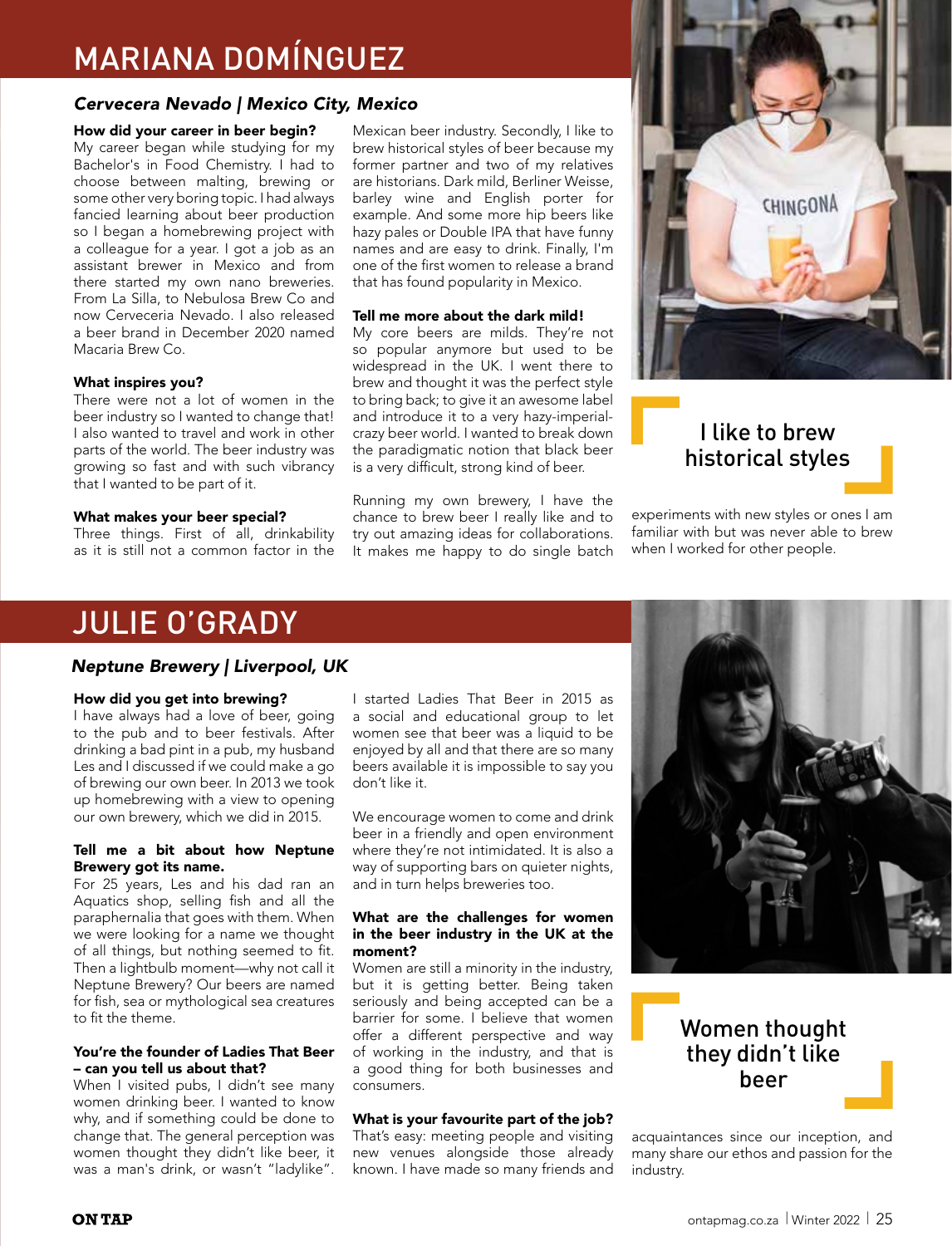# AMANDA REITENBACH

#### *Science of Beer Institute | Florianópolis, Brazil*

#### Why did you start the Science of Beer Institute?

I was inspired by my academic research - at graduation, I saw an opportunity to offer instruction about beer because formal education was very scarce. I fell in love with science and beer, so I created the Science of Beer Institute from scratch, a beer teaching institution which today is one of the largest in this sector.

#### What has the impact of the Institute been so far?

The institution was founded in 2010, and has trained more than 10,000 students, with courses about Beer Pairing, Brewing Technology, Sensorial Analyses and for graduate Beer Sommeliers. In my institution, I seek to employ and provide opportunities for other women to study and work with beer. My team is mainly female, I want their voices to join mine within the sector.

#### How is your work received in Brazil and does your gender have any impact on that reception?

It is still not easy and these flags still frighten and alienate a lot of people, but I will continue in this fight because I know that it can really bring about change in the sector. After being rejected so many times, I decided to make a difference with my own hands and to make room for competent women in the brewing market to be in equal positions. A man does not need to study or strive as hard as a woman to gain a position in the market.

#### How are you supporting women in beer?

I founded the Brasil Beer Cup. Last year we hosted the first edition and this year will be bigger. In this innovative project, we promoted gender equality by selecting women to make up 50% of the beer judges, contrary to a market composed mostly of men. I'm proud of this project and I hope it helps to give voice and value to the work of women in the beer sector.

#### What are your future aspirations and plans?

I want to continue my work, in science and the study of beer, and also helping other women's work be seen and become well known. I would like to turn the Brasil Beer Cup into a reference point for the beer industry.

I research a lot and recently I developed and patented an exclusive technology that consists of an aroma kit designed



## I fell in love with science and beer

for sensory training and that can be used for smell recovery physiotherapy, called Aroma Sensory Training. This project has the potential to help a lot of people and I want to share it to develop the reputation of our sector.

# JULIA HERZ

#### *The American Homebrewers Association | US*

#### How did you get involved with the industry?

Craft beer interests me as it is a beverage that teaches us about ourselves, each other and it can be paired incredibly with food. I got into the industry as a homebrewer in my 20s and it grew from there.

#### Has your gender has presented opportunities or challenges?

I have many examples on both sides. I have received quite a few opportunities being a woman as there has been a call for equitable share of voice across all industries, instead of just male influences. I have received a lot of opportunities to speak as female leader in the industry that I might not otherwise have gotten. It can be challenging being a woman leader in a male-dominated industry as being a woman always leads the conversation when I am actually here to talk about the amazing hobby of homebrewing.

#### What are your aspirations for the future of female leaders like yourself in the beer industry?

I would really love to see more womenidentified leaders in the beer community.<br>This includes women educating This includes women educating themselves, being pro-active, getting certifications, and showing the value of the experience and knowledge.

#### You have recently become Executive Director of the American Homebrewers Association, how do you intend to steer the AHA forward?

In my first year, I am learning so much about the incredible community of homebrewers and members of the AHA. The future looks very bright to bring more people to the hobby and continue to make homebrewing accessible and welcoming to all.



I got into the industry as a homebrewer in my 20s